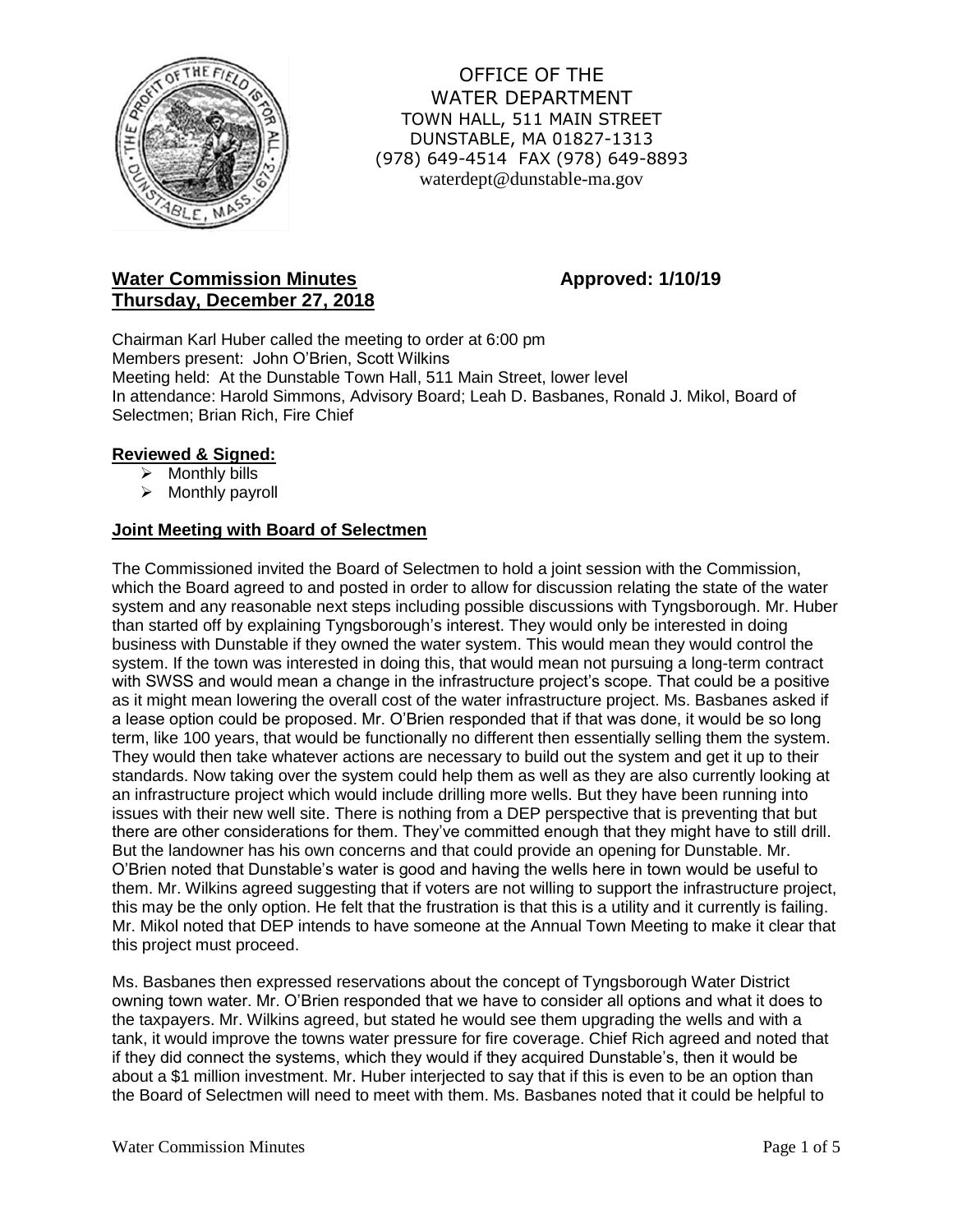alleviate the headache, but there are also concerns. Mr. Huber responded that the Commission would remain and would be a voice to Tyngsborough. This prompted a question about what might happen if they fail. Mr. Wilkins responded that it appears that they have a healthy water district that is generating funds. Ms. Basbanes reiterated her hope for some kind of lease over a sale of the system entirely. Mr. Wilkins noted that doing a deal with Tyngsborough would probably be the only way to see the system expand, which it desperately needs to if it is to ever be sustainable. This prompted a question as to how eager Tyngsborough is. Mr. Simmons tendered that discussion would have to be had and it would take time. So, things should still move forward with contracting with SWSS. Chief Rich suggested that this could come up on the floor of town meeting, so it should be proposed as a possible contingency. Ms. Basbanes stated that this poses a question about how to proceed since it appears that the town would need to go one direction or another.

Chief Rich agreed suggesting that DEP might not be willing to wait for a deal between the two towns. Mr. O'Brien tended to agree saying a decision must be made. Either way the town will have to vote. Ms. Basbanes asked what DEP would do if all fails. Mr. O'Brien responded that DEP will simply hire a contractor to execute a plan to fix the system and would bill the town along with fines. They could very well use the engineering the town has done. Mr. Mikol felt that a lot of things are subject to negations and the town doesn't have a lot of time. Things need to proceed as planned for now. Mr. Huber responded that the engineering is done and DEP has approved it. Mr. Mikol felt that with hard numbers things should continue to town meeting. Mr. O'Brien countered that it might not take as long as thought if things are started immediately. Ms. Basbanes responded that such a deal would require a significant investment by Tyngsborough and they might not want to do that. Mr. Huber outlined that so far, all the infrastructure project will do is fix the wells, add water storage, and address the chemical feed issues. Mr. Wilkins reminded that the system would hopefully see 40 more rate payers added by the affordable housing project that should follow the project. Discussion shifted back to what Tyngsborough would have to do if they were to connect in. Chief Rich felt that there are a lot of upgrades that would have to be done to make it possible. Mr. O'Brien agreed, but noted that some of it would be on them. Mr. Huber proposed that a sit down still happen with Tyngsborough to explore things.

It was then confirmed that there is an out for both sides in the SWSS contract. Ms. Basbanes than asked if a Special Town Meeting should be considered for water. Mr. Mikol explained that the conceptual plan was to have that meeting in say March. But this would require a lot of ducks being in a row. The Town Moderator has suggested this as a better option than putting everything on the Annual Town Meeting in May. Mr. Huber thought it could be a good idea. But the numbers will have to be ready. Mr. Huber said that Wright Pierce could potentially manage that. He suggested talking to Wright Pierce to see if everything could be ready for March. Mr. Simmons stated that a March date could be helpful for any budgetary concerns for the department. So that should be part of this. Mr. Mikol stressed that any meeting would need to be contingent on firm numbers and drawings being done. Anything in addition to the project, such as department budget issues, should be worked out with the Town Accountant to have certainty. As for whether a Special Town Meeting should be scheduled, there are other considerations that will need to be addressed with the Town Clerk as to timeline. Mr. Huber then turned discussion to where things stand with SRF funding for the infrastructure project. That information should be available from Wright Pierce. They are managing the process. Mr. Wilkins turned discussion back to Tyngsborough. Obviously, the town should move forward with its plans, but he felt that the town should kick the tires with Tyngsborough to see what options are there. It was agreed that all avenues should continue to be pursued. If the matter isn't addressed the town faces dire consequences.

## **Immediate Priorities Requiring Attention & Resolution**

Mr. Huber reported that there might be a leak issue. SWSS has noted looking through the logs that there could be a leak. Mr. Mikol clarified as to how they've tracked this down. Mr. Huber outlined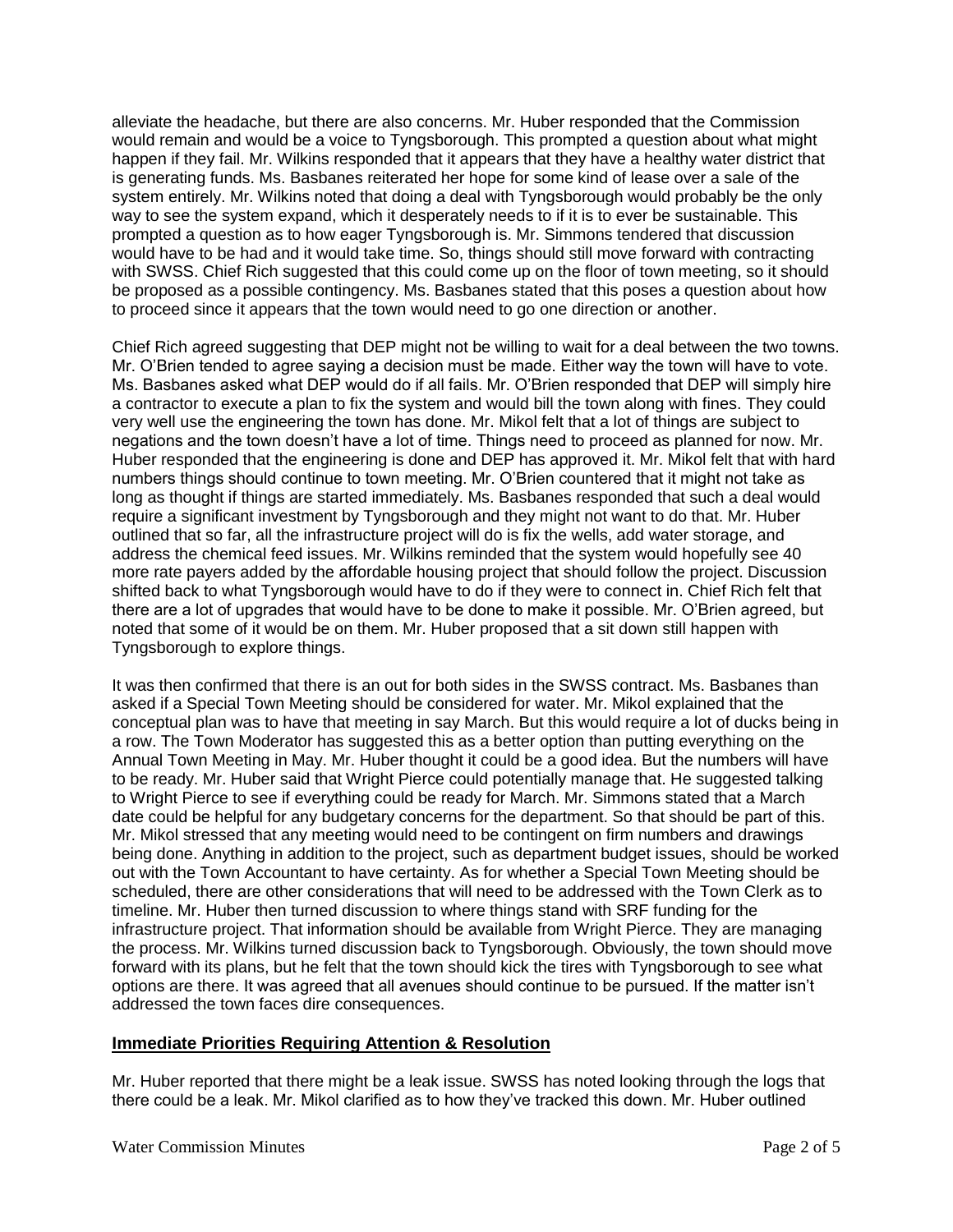how they determine the delta. It usually involves what we know rate payers have used thanks to metering and how much has come out of the wells. Mr. Mikol suggested that the fire tankers log should be checked as it could be due to filling the tanker for the Fire Department. This could help narrow the delta for SWSS. Mr. Simmons agreed noting that the log may not be 100 percent accurate but it could help. Regardless, any leak that might exist will have to be found. Mr. Voelker turned discussion to Roads Commission which has some concern about the replacement of pipe below the section of Rt. 113 that is being paid for as part of the Rt. 113 Project approved by MassDOT. They are currently working diligently to try and get that piping replaced as part of the overall project. Mr. Huber responded that any funding they are able to obtain is welcome. Replacement of that pipe there would be positive.

## **Infrastructure Project Updates and DEP Concerns**

Mr. Huber started off by updating on where things stand with DEP. They are not currently happy and their patience is running very thin. SWSS has stepped in to provide critical support to reassure DEP. Right now, with the state of the wells, DEP is displeased as currently only Well No. 2 is running with Well No.1 off line since July. DEP is extremely concerned about this and is ordering the department to get Well No. 1 operational. As a result, the department is forced to act on this despite fiscal constraints. Mr. Huber than reported on the items that SWSS got done for December 14<sup>th</sup> including the Emergency Plan. The original plan was done by White Water and DEP felt that it was incomplete. DEP is happier with SWSS's work. The major concern now is budgetary. Things keep coming up, including the costs for Well No. 1. As it stands it appears the budget will come in under the amount budgeted for. Mr. Mikol noted that the town is under an Administrative Consent Order with Penalty (ACOP) and DEP will clearly not hear any pleas concerning financial crisis. Advisory Board appears willing to touch the Stabilization Fund so as to avoid using Free Cash. Mr. Mikol urged judiciousness in the spending, but stated that with that said the department must continue to comply with DEP and the ACOP. Mr. Huber responded by outlining where things stand in that regard and the actions the department continues to take. This included elaborating on what SWSS is doing. To date we appear to be satisfying the ACOP, including the engineering by Wright Pierce. So, despite all of the set backs things are moving in the right direction. Mr. Mikol stated that DEP has been very clear on the action part. Ms. Basbanes asked about where things stand on the list of repairs. Mr. Huber responded that SWSS is prioritizing what needs to be fixed most immediately. Obviously, the KOH needs to be dealt with, but some of that has to be solved through the water infrastructure project itself which the work won't start on until later in 2019 assuming a town meeting approves the project. So far DEP is okay with this prioritization.

# **RACO Alarm System Issues**

Mr. Huber reported on the RACO panel and the installation of the new one. SWSS was able to work with the necessary entities to get the new panel installed. The process was documented so that in the future should the panel fail again the department knows what to do. In the meantime, the old panel was still under warranty and was fixed by RACO so now the department has a spare panel.

## **Outstanding Customer Bill Discussion**

Mr. Huber stated that a reply will need to be sent out regarding the major outstanding bill. The department has been asked by the homeowners to forgive a portion of or all of the bill. The department simply cannot afford to do so. Some means of addressing this should be found.

## **RFP Proposal Opening & Review of Technical Proposal & Price Proposal**

Mr. Huber outlined the process for the bid opening. First the Commission opens the Technical Proposal to determine that it meets the requirements of the RFP and the department. Once satisfied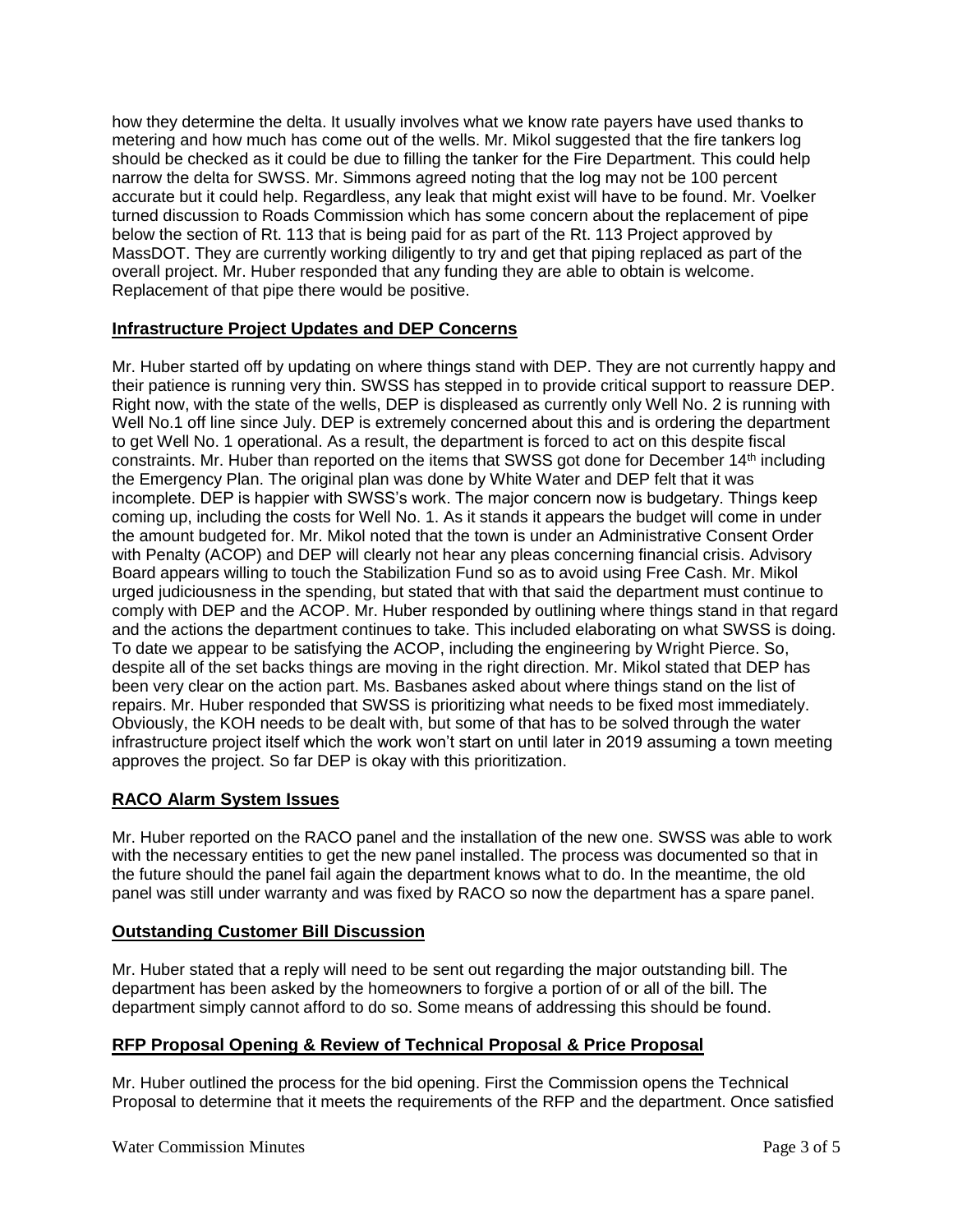they will than open the Price Proposal part of the RFP. Mr. Voelker advised that SWSS was the only submitter. The Commission than opened the Technical Proposal and formally reviewed it. There was some ensuing discussion of the different parts of the proposal and how it demonstrates the capabilities of the water operator. Including primary and secondary operators, company resources, and resume type items. Mr. Huber noted that this is above and beyond anything else the department is doing as there are stringent requirements from DEP for the operation and maintenance of the system. He further noted that SWSS has been the operator for a while now having initially participating in the 90-day contract allowed under the emergency declaration by Interim Town Administrator Mark Haddad. The Commission felt that the Technical Proposal met the requirements of the department. It was noted that originally three entities requested the RFP, but only one returned a proposal. Mr. Mikol had some thoughts about the proposal noting that the letters of recommendation are rather old. He wouldn't give a lot of grief over it but would like to see perhaps new ones. Mr. O'Brien responded that most of those are ones that are from clients that they still work for. Chief Rich inquired about what they do for Dracut.

Mr. O'Brien elaborated on the multiple districts that cover Dracut and Tyngsborough. Ms. Basbanes then noted that over the past few months the relationship with SWSS has been nothing but positive. The Commission approved the Technical Proposal than opened the Price Proposal and determined that the numbers are consistent with SWSS's price structure for the 90-day contract. They would cover all of the documentation and reporting requirements while lawn mowing and snow removal are not part of the contract. Mr. Mikol asked about the cost, which is structured at \$69,000 annually for the base price. Mr. Huber responded that there really aren't many alternatives. Unless the town is able to find a licensed operator willing to work in house, most of the other options are either too big, too small or simply not interested. Ms. Basbanes asked about the cost of White Water. Mr. O'Brien responded that they were costlier and they had recently lost an operator so they were not able to serve the town. Mr. Simmons noted the Price Proposal had a fee for backflow testing and had a few questions about whether that can be charged to the rate payers. Mr. Huber responded that the department has been paying and to date there are four such devices in town. There was a question of whether the Fire Department has any. Chief Rich was pretty certain that it did not. Mr. Simmons noted that in another town he had an employer who was charged for them. Obviously, the devices in town buildings probably shouldn't be charged, but if any of them are not town that is something that should be considered. Mr. Wilkins asked what the determination on why a rate payer would have such a device or not. Mr. Simmons elaborated that it would be mostly commercial entities, not residential, that would have them for a variety of reasons. Mr. Huber agreed and suggested it should be looked into. The Commission than determined that the Price Proposal meets the criteria of the RFP and the appears manageable within the departments budget. It was determined to proceed with approval and to consider having some kind of process to review regularly.

A motion was made by Mr. O'Brien to accept and approve the Technical Proposal as meeting the requirements of the departments RFP. The motion was seconded by Mr. Wilkins and passed without objection.

A motion was made by Mr. Wilkins to accept and approve the Price Proposal as meeting the requirements of the departments RFP. The motion was seconded by Mr. O'Brien and passed without objection.

#### **Authorization of Accounts Payable & Payroll**

Mr. Huber then went over the bills noting those of particular interest such as the National Grid bill, the postage bill for latest mailings, the latest SWSS bill, a Wright Pierce bill, and the final White Water bill. The Commission finished up the topic by authorizing the signing of payroll.